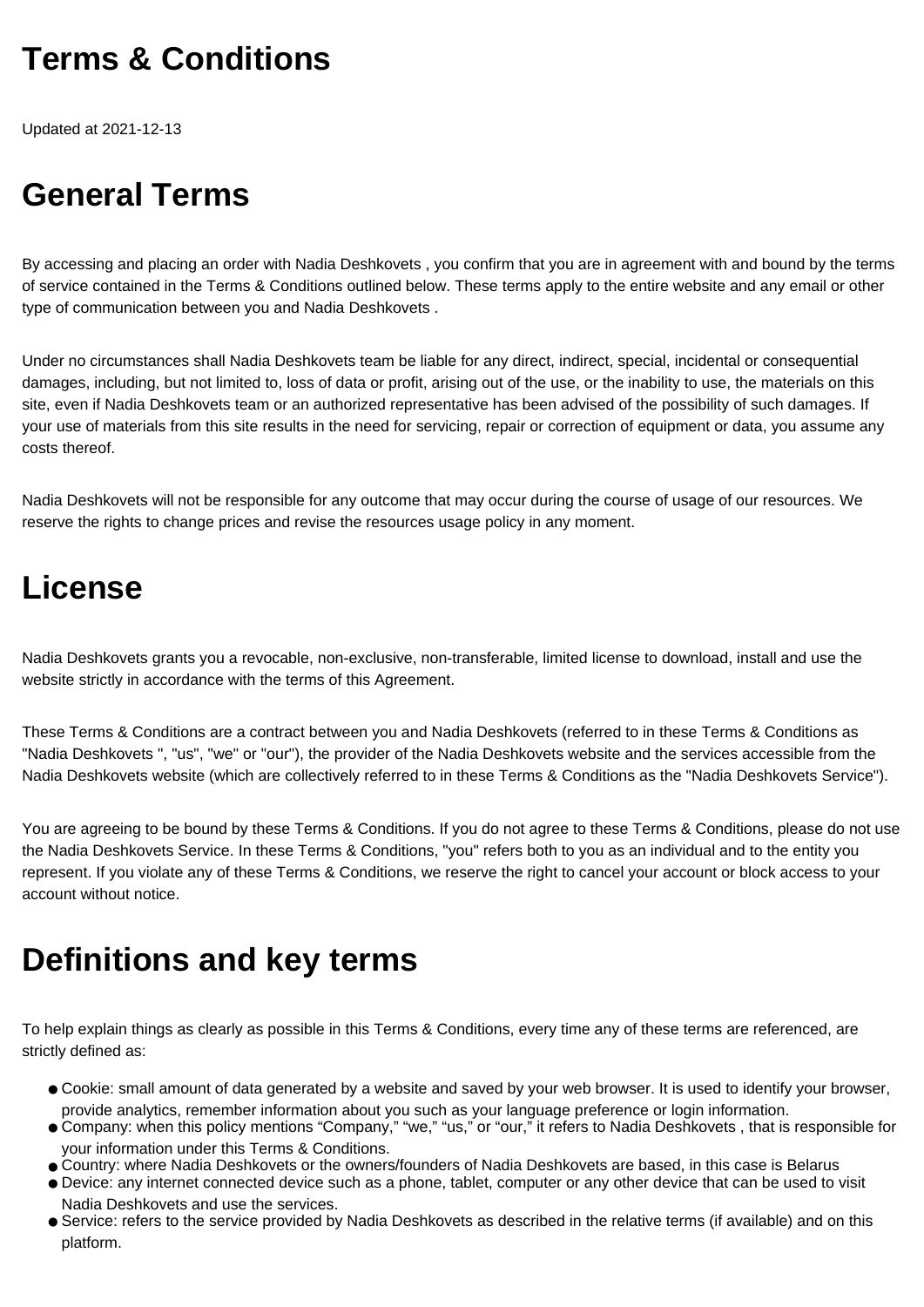- Third-party service: refers to advertisers, contest sponsors, promotional and marketing partners, and others who provide our content or whose products or services we think may interest you.
- Website: Nadia Deshkovets ."'s" site, which can be accessed via this URL: nadiadeshkovets.com
- You: a person or entity that is registered with Nadia Deshkovets to use the Services.

### **Restrictions**

You agree not to, and you will not permit others to:

- License, sell, rent, lease, assign, distribute, transmit, host, outsource, disclose or otherwise commercially exploit the website or make the platform available to any third party.
- Modify, make derivative works of, disassemble, decrypt, reverse compile or reverse engineer any part of the website.
- Remove, alter or obscure any proprietary notice (including any notice of copyright or trademark) of Nadia Deshkovets or its affiliates, partners, suppliers or the licensors of the website.

### **Return and Refund Policy**

Thanks for shopping at Nadia Deshkovets . We appreciate the fact that you like to buy the stuff we build. We also want to make sure you have a rewarding experience while you're exploring, evaluating, and purchasing our products.

As with any shopping experience, there are terms and conditions that apply to transactions at Nadia Deshkovets . We'll be as brief as our attorneys will allow. The main thing to remember is that by placing an order or making a purchase at Nadia Deshkovets , you agree to the terms along with Nadia Deshkovets ."'s" Privacy Policy.

If, for any reason, You are not completely satisfied with any good or service that we provide, don't hesitate to contact us and we will discuss any of the issues you are going through with our product.

# **Your Suggestions**

Any feedback, comments, ideas, improvements or suggestions (collectively, "Suggestions") provided by you to Nadia Deshkovets with respect to the website shall remain the sole and exclusive property of Nadia Deshkovets .

Nadia Deshkovets shall be free to use, copy, modify, publish, or redistribute the Suggestions for any purpose and in any way without any credit or any compensation to you.

### **Your Consent**

We've updated our Terms & Conditions to provide you with complete transparency into what is being set when you visit our site and how it's being used. By using our website, registering an account, or making a purchase, you hereby consent to our Terms & Conditions.

#### **Links to Other Websites**

This Terms & Conditions applies only to the Services. The Services may contain links to other websites not operated or controlled by Nadia Deshkovets . We are not responsible for the content, accuracy or opinions expressed in such websites, and such websites are not investigated, monitored or checked for accuracy or completeness by us. Please remember that when you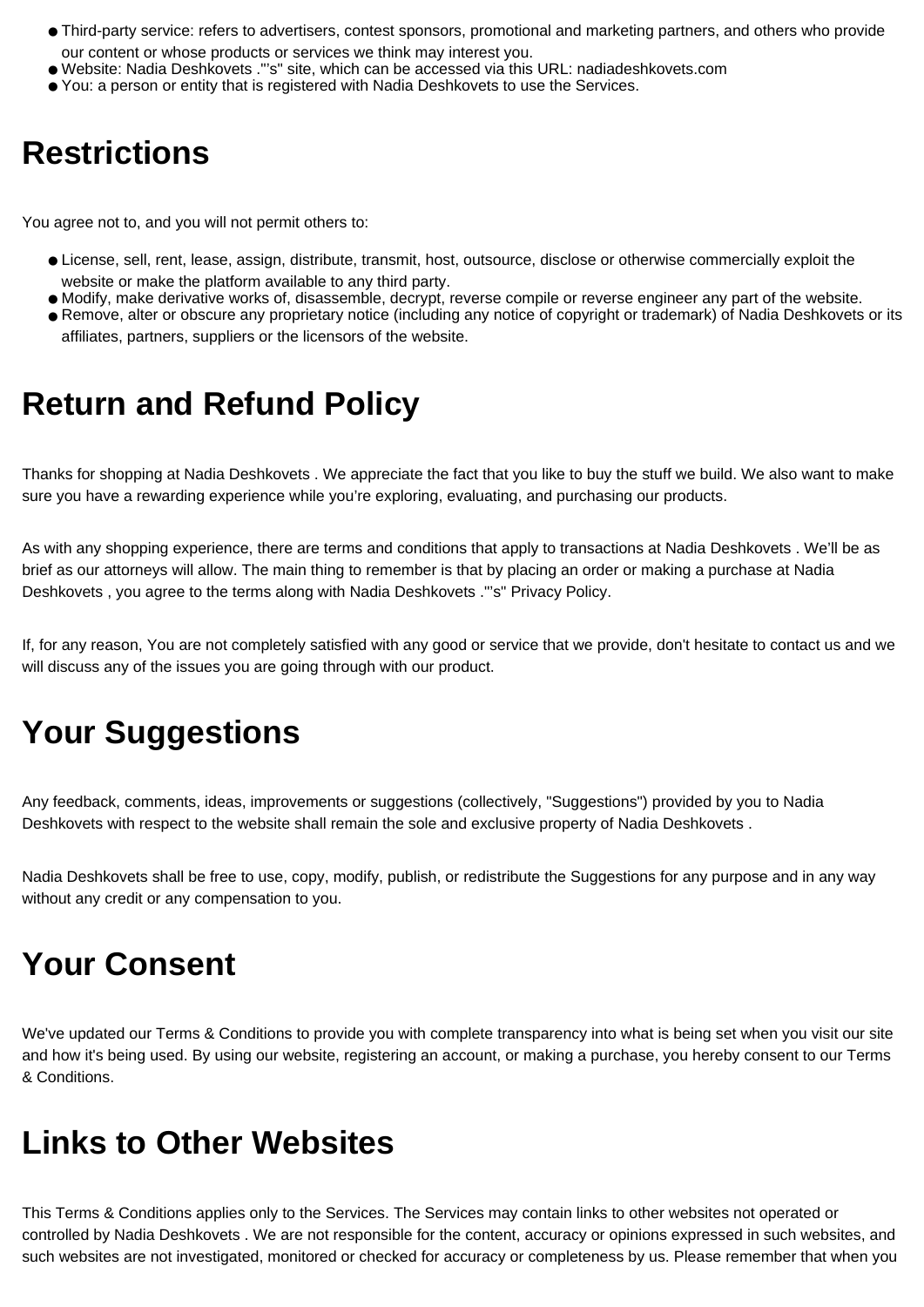use a link to go from the Services to another website, our Terms & Conditions are no longer in effect. Your browsing and interaction on any other website, including those that have a link on our platform, is subject to that website's own rules and policies. Such third parties may use their own cookies or other methods to collect information about you.

### **Cookies**

Nadia Deshkovets uses "Cookies" to identify the areas of our website that you have visited. A Cookie is a small piece of data stored on your computer or mobile device by your web browser. We use Cookies to enhance the performance and functionality of our website but are non-essential to their use. However, without these cookies, certain functionality like videos may become unavailable or you would be required to enter your login details every time you visit the website as we would not be able to remember that you had logged in previously. Most web browsers can be set to disable the use of Cookies. However, if you disable Cookies, you may not be able to access functionality on our website correctly or at all. We never place Personally Identifiable Information in Cookies.

### **Changes To Our Terms & Conditions**

You acknowledge and agree that <?=Nadia Deshkovets ;?> may stop (permanently or temporarily) providing the Service (or any features within the Service) to you or to users generally at <?=Nadia Deshkovets ;?>'s sole discretion, without prior notice to you. You may stop using the Service at any time. You do not need to specifically inform <?=Nadia Deshkovets ;?> when you stop using the Service. You acknowledge and agree that if <?=Nadia Deshkovets ;?> disables access to your account, you may be prevented from accessing the Service, your account details or any files or other materials which is contained in your account.

If we decide to change our Terms & Conditions, we will post those changes on this page, and/or update the Terms & Conditions modification date below.

#### **Modifications to Our website**

Nadia Deshkovets reserves the right to modify, suspend or discontinue, temporarily or permanently, the website or any service to which it connects, with or without notice and without liability to you.

#### **Updates to Our website**

Nadia Deshkovets may from time to time provide enhancements or improvements to the features/ functionality of the website, which may include patches, bug fixes, updates, upgrades and other modifications ("Updates").

Updates may modify or delete certain features and/or functionalities of the website. You agree that Nadia Deshkovets has no obligation to (i) provide any Updates, or (ii) continue to provide or enable any particular features and/or functionalities of the website to you.

You further agree that all Updates will be (i) deemed to constitute an integral part of the website, and (ii) subject to the terms and conditions of this Agreement.

#### **Third-Party Services**

We may display, include or make available third-party content (including data, information, applications and other products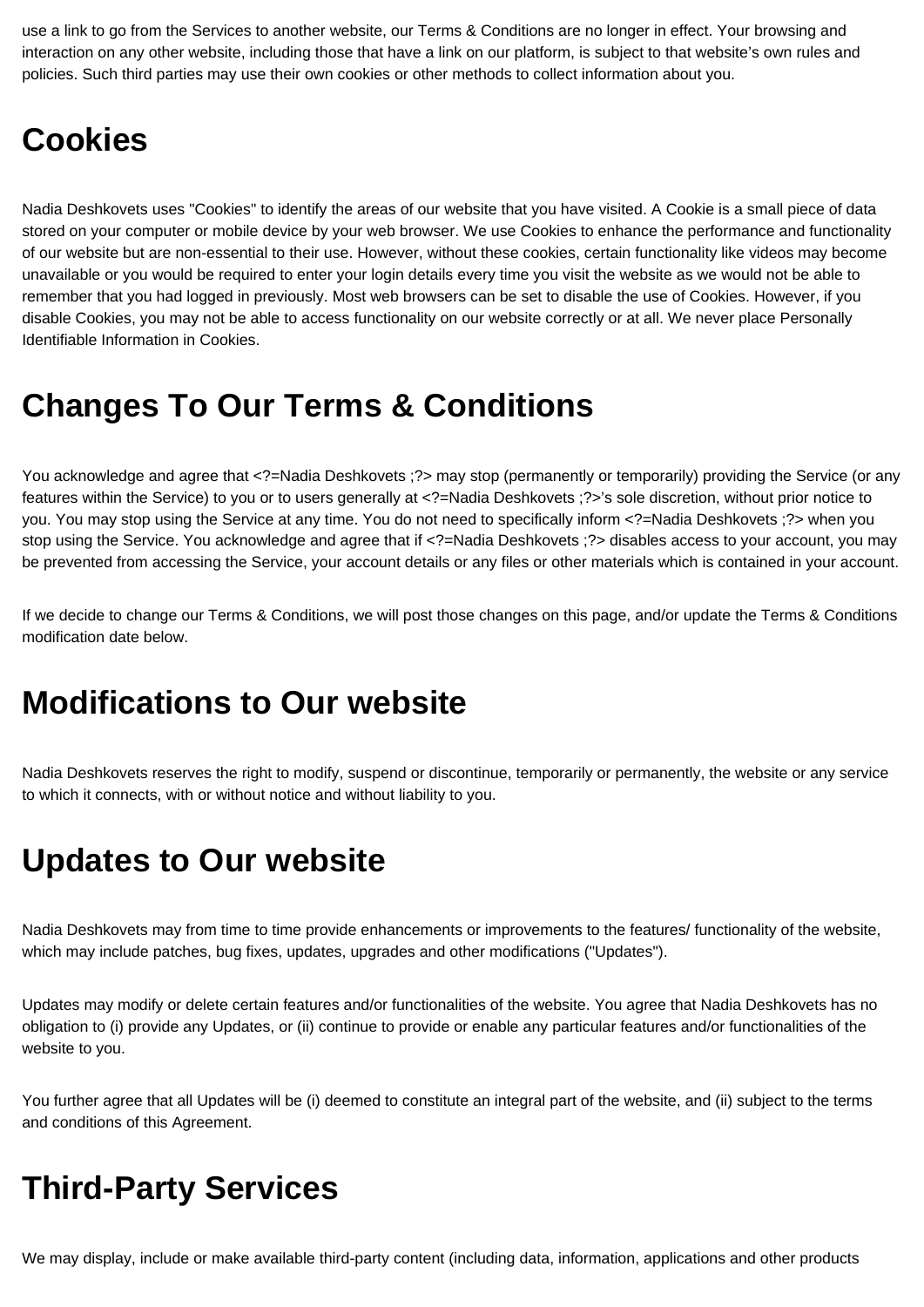services) or provide links to third-party websites or services ("Third- Party Services").

You acknowledge and agree that Nadia Deshkovets shall not be responsible for any Third-Party Services, including their accuracy, completeness, timeliness, validity, copyright compliance, legality, decency, quality or any other aspect thereof. Nadia Deshkovets does not assume and shall not have any liability or responsibility to you or any other person or entity for any Third-Party Services.

Third-Party Services and links thereto are provided solely as a convenience to you and you access and use them entirely at your own risk and subject to such third parties' terms and conditions.

### **Term and Termination**

This Agreement shall remain in effect until terminated by you or Nadia Deshkovets .

Nadia Deshkovets may, in its sole discretion, at any time and for any or no reason, suspend or terminate this Agreement with or without prior notice.

This Agreement will terminate immediately, without prior notice from Nadia Deshkovets , in the event that you fail to comply with any provision of this Agreement. You may also terminate this Agreement by deleting the website and all copies thereof from your computer.

Upon termination of this Agreement, you shall cease all use of the website and delete all copies of the website from your computer.

Termination of this Agreement will not limit any of Nadia Deshkovets 's rights or remedies at law or in equity in case of breach by you (during the term of this Agreement) of any of your obligations under the present Agreement.

## **Copyright Infringement Notice**

If you are a copyright owner or such owner's agent and believe any material on our website constitutes an infringement on your copyright, please contact us setting forth the following information: (a) a physical or electronic signature of the copyright owner or a person authorized to act on his behalf; (b) identification of the material that is claimed to be infringing; (c) your contact information, including your address, telephone number, and an email; (d) a statement by you that you have a good faith belief that use of the material is not authorized by the copyright owners; and (e) the a statement that the information in the notification is accurate, and, under penalty of perjury you are authorized to act on behalf of the owner.

### **Indemnification**

You agree to indemnify and hold Nadia Deshkovets and its parents, subsidiaries, affiliates, officers, employees, agents, partners and licensors (if any) harmless from any claim or demand, including reasonable attorneys' fees, due to or arising out of your: (a) use of the website; (b) violation of this Agreement or any law or regulation; or (c) violation of any right of a third party.

## **No Warranties**

The website is provided to you "AS IS" and "AS AVAILABLE" and with all faults and defects without warranty of any kind. To the maximum extent permitted under applicable law, Nadia Deshkovets , on its own behalf and on behalf of its affiliates and its and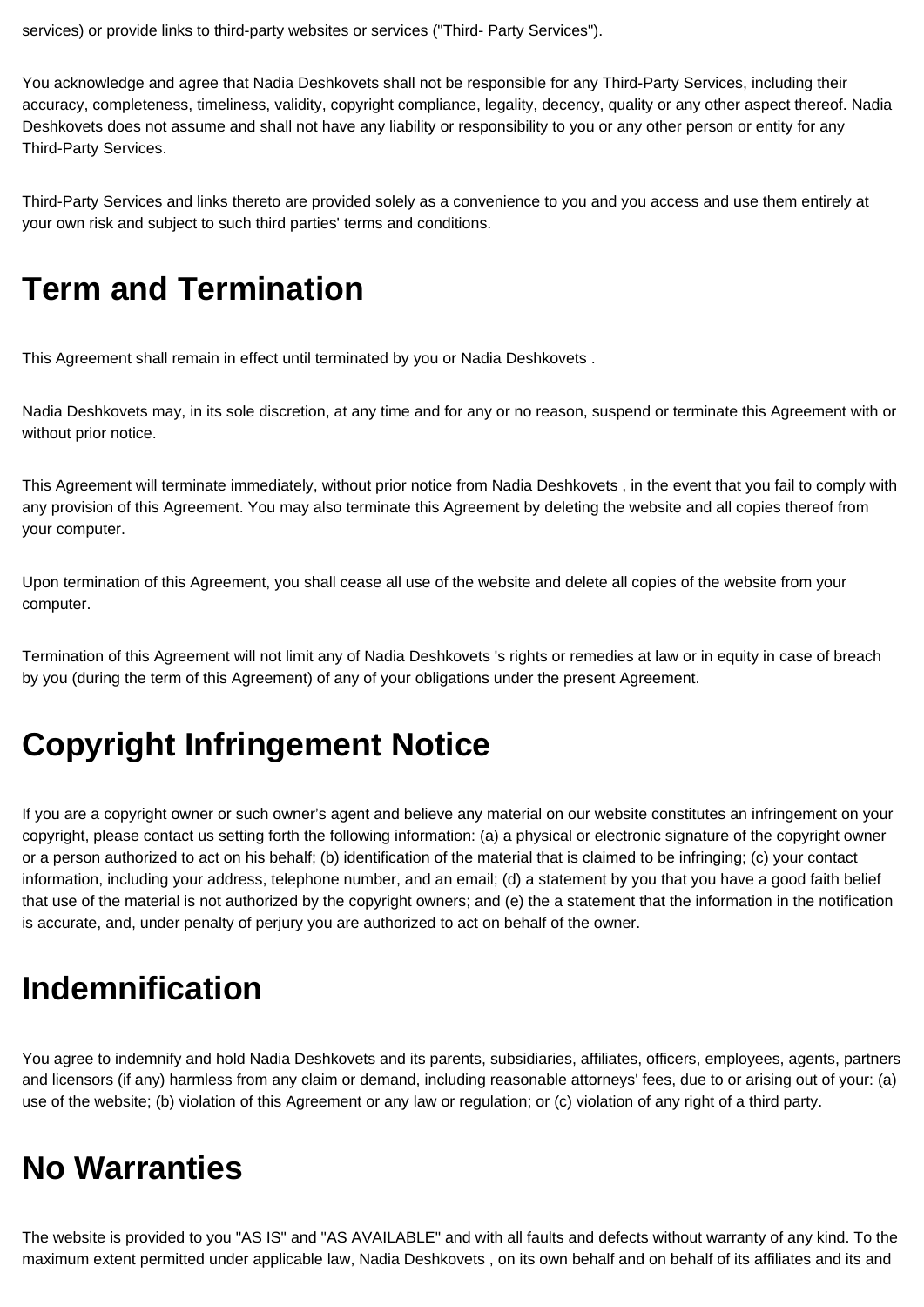their respective licensors and service providers, expressly disclaims all warranties, whether express, implied, statutory or otherwise, with respect to the website, including all implied warranties of merchantability, fitness for a particular purpose, title and non-infringement, and warranties that may arise out of course of dealing, course of performance, usage or trade practice. Without limitation to the foregoing, Nadia Deshkovets provides no warranty or undertaking, and makes no representation of any kind that the website will meet your requirements, achieve any intended results, be compatible or work with any other software, , systems or services, operate without interruption, meet any performance or reliability standards or be error free or that any errors or defects can or will be corrected.

Without limiting the foregoing, neither Nadia Deshkovets nor any Nadia Deshkovets 's provider makes any representation or warranty of any kind, express or implied: (i) as to the operation or availability of the website, or the information, content, and materials or products included thereon; (ii) that the website will be uninterrupted or error-free; (iii) as to the accuracy, reliability, or currency of any information or content provided through the website; or (iv) that the website, its servers, the content, or e-mails sent from or on behalf of Nadia Deshkovets are free of viruses, scripts, trojan horses, worms, malware, timebombs or other harmful components.

Some jurisdictions do not allow the exclusion of or limitations on implied warranties or the limitations on the applicable statutory rights of a consumer, so some or all of the above exclusions and limitations may not apply to you.

# **Limitation of Liability**

Notwithstanding any damages that you might incur, the entire liability of Nadia Deshkovets and any of its suppliers under any provision of this Agreement and your exclusive remedy for all of the foregoing shall be limited to the amount actually paid by you for the website.

To the maximum extent permitted by applicable law, in no event shall Nadia Deshkovets or its suppliers be liable for any special, incidental, indirect, or consequential damages whatsoever (including, but not limited to, damages for loss of profits, for loss of data or other information, for business interruption, for personal injury, for loss of privacy arising out of or in any way related to the use of or inability to use the website, third-party software and/or third-party hardware used with the website, or otherwise in connection with any provision of this Agreement), even if Nadia Deshkovets or any supplier has been advised of the possibility of such damages and even if the remedy fails of its essential purpose.

Some states/jurisdictions do not allow the exclusion or limitation of incidental or consequential damages, so the above limitation or exclusion may not apply to you.

## **Severability**

If any provision of this Agreement is held to be unenforceable or invalid, such provision will be changed and interpreted to accomplish the objectives of such provision to the greatest extent possible under applicable law and the remaining provisions will continue in full force and effect.

This Agreement, together with the Privacy Policy and any other legal notices published by Nadia Deshkovets on the Services, shall constitute the entire agreement between you and Nadia Deshkovets concerning the Services. If any provision of this Agreement is deemed invalid by a court of competent jurisdiction, the invalidity of such provision shall not affect the validity of the remaining provisions of this Agreement, which shall remain in full force and effect. No waiver of any term of this Agreement shall be deemed a further or continuing waiver of such term or any other term, and Nadia Deshkovets ."'s" failure to assert any right or provision under this Agreement shall not constitute a waiver of such right or provision. YOU AND Nadia Deshkovets AGREE THAT ANY CAUSE OF ACTION ARISING OUT OF OR RELATED TO THE SERVICES MUST COMMENCE WITHIN ONE (1) YEAR AFTER THE CAUSE OF ACTION ACCRUES. OTHERWISE, SUCH CAUSE OF ACTION IS PERMANENTLY BARRED.

## **Waiver**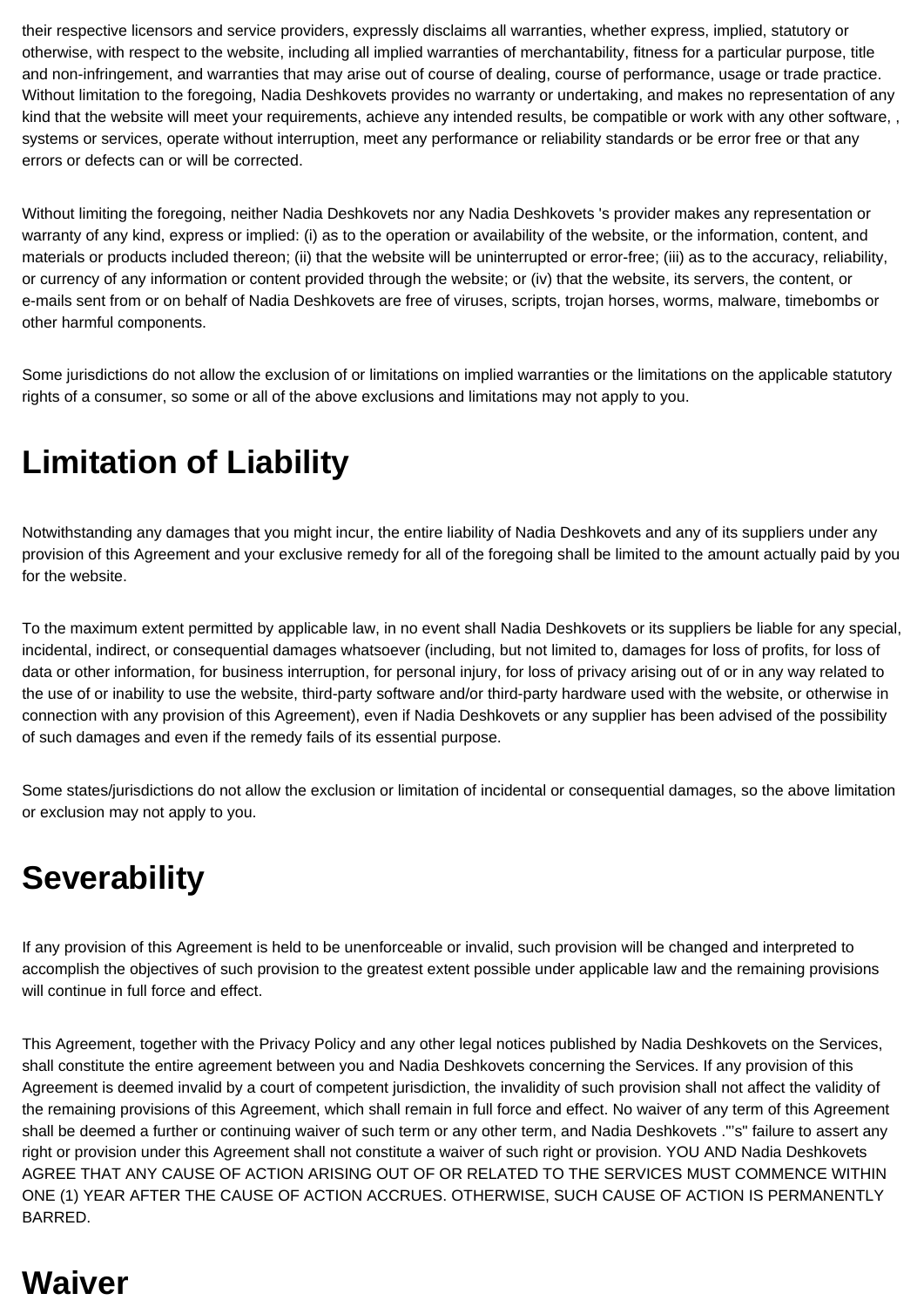Except as provided herein, the failure to exercise a right or to require performance of an obligation under this Agreement shall not effect a party's ability to exercise such right or require such performance at any time thereafter nor shall be the waiver of a breach constitute waiver of any subsequent breach.

o failure to exercise, and no delay in exercising, on the part of either party, any right or any power under this Agreement shall operate as a waiver of that right or power. Nor shall any single or partial exercise of any right or power under this Agreement preclude further exercise of that or any other right granted herein. In the event of a conflict between this Agreement and any applicable purchase or other terms, the terms of this Agreement shall govern.

### **Amendments to this Agreement**

Nadia Deshkovets reserves the right, at its sole discretion, to modify or replace this Agreement at any time. If a revision is material we will provide at least 30 days' notice prior to any new terms taking effect. What constitutes a material change will be determined at our sole discretion.

By continuing to access or use our website after any revisions become effective, you agree to be bound by the revised terms. If you do not agree to the new terms, you are no longer authorized to use Nadia Deshkovets .

### **Entire Agreement**

The Agreement constitutes the entire agreement between you and Nadia Deshkovets regarding your use of the website and supersedes all prior and contemporaneous written or oral agreements between you and Nadia Deshkovets .

You may be subject to additional terms and conditions that apply when you use or purchase other Nadia Deshkovets 's services, which Nadia Deshkovets will provide to you at the time of such use or purchase.

## **Updates to Our Terms**

We may change our Service and policies, and we may need to make changes to these Terms so that they accurately reflect our Service and policies. Unless otherwise required by law, we will notify you (for example, through our Service) before we make changes to these Terms and give you an opportunity to review them before they go into effect. Then, if you continue to use the Service, you will be bound by the updated Terms. If you do not want to agree to these or any updated Terms, you can delete your account.

### **Intellectual Property**

The website and its entire contents, features and functionality (including but not limited to all information, software, text, displays, images, video and audio, and the design, selection and arrangement thereof), are owned by Nadia Deshkovets , its licensors or other providers of such material and are protected by Belarus and international copyright, trademark, patent, trade secret and other intellectual property or proprietary rights laws. The material may not be copied, modified, reproduced, downloaded or distributed in any way, in whole or in part, without the express prior written permission of Nadia Deshkovets , unless and except as is expressly provided in these Terms & Conditions. Any unauthorized use of the material is prohibited.

### **Agreement to Arbitrate**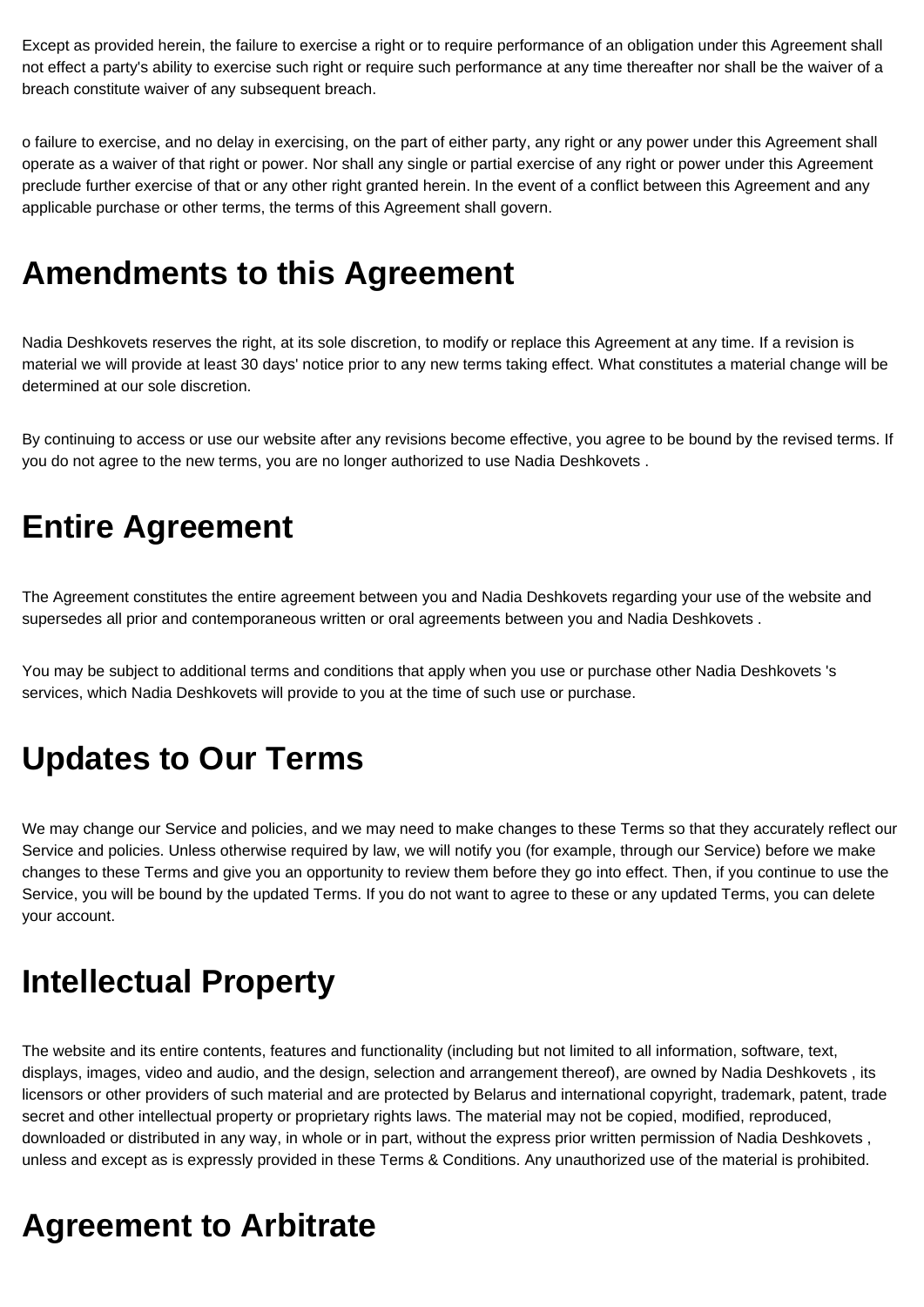This section applies to any dispute EXCEPT IT DOESN'T INCLUDE A DISPUTE RELATING TO CLAIMS FOR INJUNCTIVE OR EQUITABLE RELIEF REGARDING THE ENFORCEMENT OR VALIDITY OF YOUR OR Nadia Deshkovets ."'s" INTELLECTUAL PROPERTY RIGHTS. The term "dispute" means any dispute, action, or other controversy between you and Nadia Deshkovets concerning the Services or this agreement, whether in contract, warranty, tort, statute, regulation, ordinance, or any other legal or equitable basis. "Dispute" will be given the broadest possible meaning allowable under law.

## **Notice of Dispute**

In the event of a dispute, you or Nadia Deshkovets must give the other a Notice of Dispute, which is a written statement that sets forth the name, address, and contact information of the party giving it, the facts giving rise to the dispute, and the relief requested. You must send any Notice of Dispute via email to: bettercall@nadiadeshkovets.com. Nadia Deshkovets will send any Notice of Dispute to you by mail to your address if we have it, or otherwise to your email address. You and Nadia Deshkovets will attempt to resolve any dispute through informal negotiation within sixty (60) days from the date the Notice of Dispute is sent. After sixty (60) days, you or Nadia Deshkovets may commence arbitration.

# **Binding Arbitration**

If you and Nadia Deshkovets don't resolve any dispute by informal negotiation, any other effort to resolve the dispute will be conducted exclusively by binding arbitration as described in this section. You are giving up the right to litigate (or participate in as a party or class member) all disputes in court before a judge or jury. The dispute shall be settled by binding arbitration in accordance with the commercial arbitration rules of the American Arbitration Association. Either party may seek any interim or preliminary injunctive relief from any court of competent jurisdiction, as necessary to protect the party's rights or property pending the completion of arbitration. Any and all legal, accounting, and other costs, fees, and expenses incurred by the prevailing party shall be borne by the non-prevailing party.

### **Submissions and Privacy**

In the event that you submit or post any ideas, creative suggestions, designs, photographs, information, advertisements, data or proposals, including ideas for new or improved products, services, features, technologies or promotions, you expressly agree that such submissions will automatically be treated as non-confidential and non-proprietary and will become the sole property of Nadia Deshkovets without any compensation or credit to you whatsoever. Nadia Deshkovets and its affiliates shall have no obligations with respect to such submissions or posts and may use the ideas contained in such submissions or posts for any purposes in any medium in perpetuity, including, but not limited to, developing, manufacturing, and marketing products and services using such ideas.

# **Promotions**

Nadia Deshkovets may, from time to time, include contests, promotions, sweepstakes, or other activities ("Promotions") that require you to submit material or information concerning yourself. Please note that all Promotions may be governed by separate rules that may contain certain eligibility requirements, such as restrictions as to age and geographic location. You are responsible to read all Promotions rules to determine whether or not you are eligible to participate. If you enter any Promotion, you agree to abide by and to comply with all Promotions Rules.

Additional terms and conditions may apply to purchases of goods or services on or through the Services, which terms and conditions are made a part of this Agreement by this reference.

# **Typographical Errors**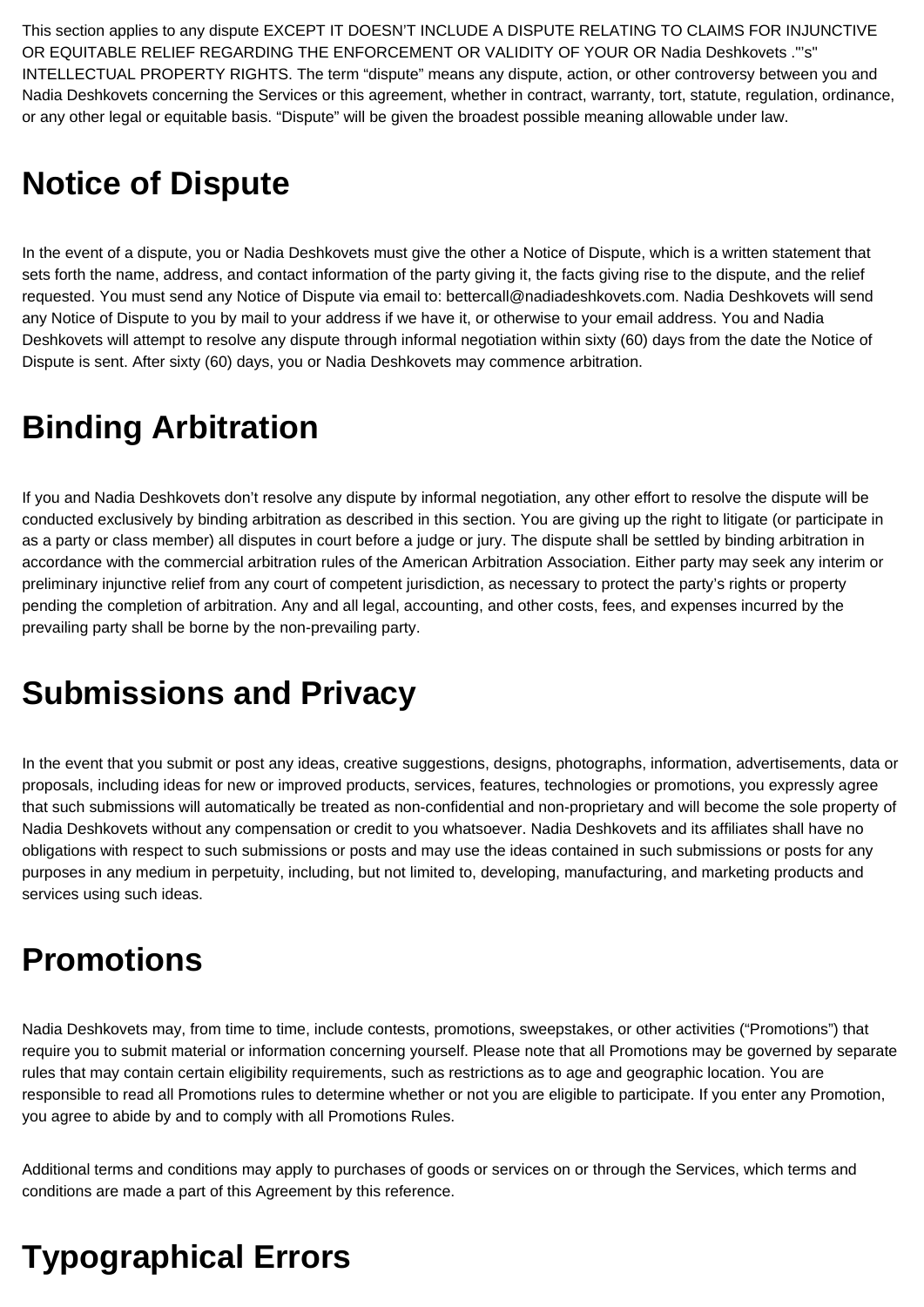In the event a product and/or service is listed at an incorrect price or with incorrect information due to typographical error, we shall have the right to refuse or cancel any orders placed for the product and/or service listed at the incorrect price. We shall have the right to refuse or cancel any such order whether or not the order has been confirmed and your credit card charged. If your credit card has already been charged for the purchase and your order is canceled, we shall immediately issue a credit to your credit card account or other payment account in the amount of the charge.

### **Miscellaneous**

If for any reason a court of competent jurisdiction finds any provision or portion of these Terms & Conditions to be unenforceable, the remainder of these Terms & Conditions will continue in full force and effect. Any waiver of any provision of these Terms & Conditions will be effective only if in writing and signed by an authorized representative of Nadia Deshkovets . Nadia Deshkovets will be entitled to injunctive or other equitable relief (without the obligations of posting any bond or surety) in the event of any breach or anticipatory breach by you. Nadia Deshkovets operates and controls the Nadia Deshkovets Service from its offices in Belarus. The Service is not intended for distribution to or use by any person or entity in any jurisdiction or country where such distribution or use would be contrary to law or regulation. Accordingly, those persons who choose to access the Nadia Deshkovets Service from other locations do so on their own initiative and are solely responsible for compliance with local laws, if and to the extent local laws are applicable. These Terms & Conditions (which include and incorporate the Nadia Deshkovets Privacy Policy) contains the entire understanding, and supersedes all prior understandings, between you and Nadia Deshkovets concerning its subject matter, and cannot be changed or modified by you. The section headings used in this Agreement are for convenience only and will not be given any legal import.

# **Disclaimer**

Nadia Deshkovets is not responsible for any content, code or any other imprecision.

Nadia Deshkovets does not provide warranties or guarantees.

In no event shall Nadia Deshkovets be liable for any special, direct, indirect, consequential, or incidental damages or any damages whatsoever, whether in an action of contract, negligence or other tort, arising out of or in connection with the use of the Service or the contents of the Service. The Company reserves the right to make additions, deletions, or modifications to the contents on the Service at any time without prior notice.

The Nadia Deshkovets Service and its contents are provided "as is" and "as available" without any warranty or representations of any kind, whether express or implied. Nadia Deshkovets is a distributor and not a publisher of the content supplied by third parties; as such, Nadia Deshkovets exercises no editorial control over such content and makes no warranty or representation as to the accuracy, reliability or currency of any information, content, service or merchandise provided through or accessible via the Nadia Deshkovets Service. Without limiting the foregoing, Nadia Deshkovets specifically disclaims all warranties and representations in any content transmitted on or in connection with the Nadia Deshkovets Service or on sites that may appear as links on the Nadia Deshkovets Service, or in the products provided as a part of, or otherwise in connection with, the Nadia Deshkovets Service, including without limitation any warranties of merchantability, fitness for a particular purpose or non-infringement of third party rights. No oral advice or written information given by Nadia Deshkovets or any of its affiliates, employees, officers, directors, agents, or the like will create a warranty. Price and availability information is subject to change without notice. Without limiting the foregoing, Nadia Deshkovets does not warrant that the Nadia Deshkovets Service will be uninterrupted, uncorrupted, timely, or error-free.

# **Contact Us**

Don't hesitate to contact us if you have any questions.